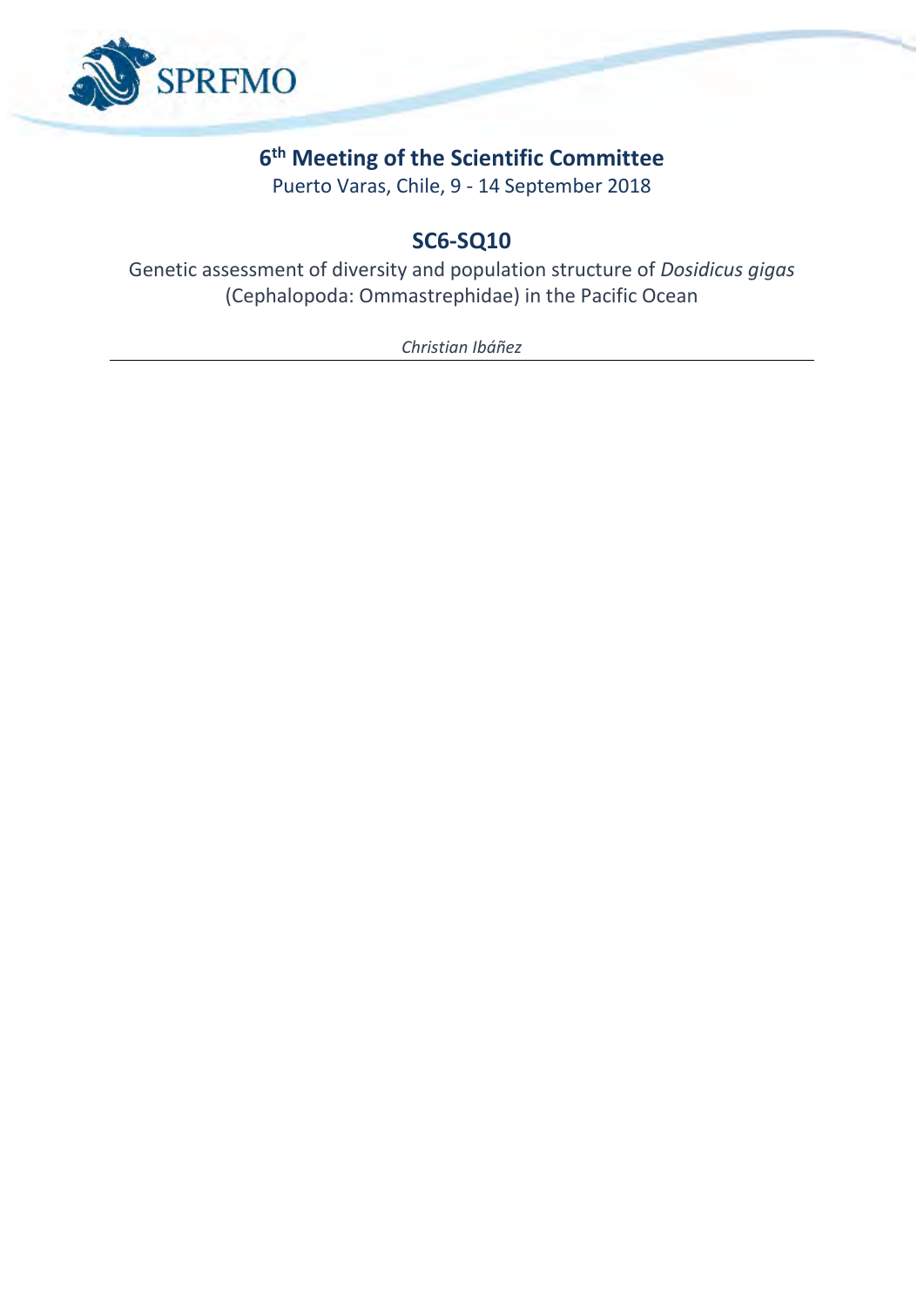### **Genetic assessment of diversity and population structure of** *Dosidicus gigas* **(Cephalopoda: Ommastrephidae) in the Pacific Ocean**

Christian M. Ibáñez

Departamento de Ecología y Biodiversidad, Facultad de Ciencias de la Vida, Universidad Andres Bello, República 440, Santiago, Chile. \*Email: ibanez.christian@gmail.com

#### **ABSTRACT**

The fast growth and short life span of *Dosidicus gigas* make this squid a valuable model to evaluate how environmental fluctuations affect the genetic diversity of marine populations. *Dosidicus gigas* is composed by two genetic units in the Pacific Ocean. The first one, conformed by individuals from Canada, USA and Mexico and the second one by squids from Peru and Chile. Each genetic unit was characterized by an absence of population genetic structure and a star-like haplotype network. Genetic diversity was related to the molecular marker, the mitochondrial ones showed low diversity compared with microsatellites. Neutrality test, genetic diversity and demographic analyses were consistent with a past population expansion related to oceanographic changes associated with the last glacial-interglacial transition.

KEY WORDS: Jumbo squid, Genetic diversity, Population genetics, Coalescent

#### **INTRODUCTION**

The jumbo squid *Dosidicus gigas* (d'Orbigny 1835) is the most abundant and biggest squid in the Pacific Ocean (Nigmatullin et al. 2001, Ibáñez et al. 2015). The life span of *Dosidicus gigas* is about 3 years, reaching up to 120 cm mantle length and 3 m total length (Keyl et al. 2010). This squid species undergoes multiple spawnings of 10 to 14 spawning batches with 32 million eggs or more; it has the highest fecundity of all cephalopods (Nigmatullin & Markaida 2009). Females spawn a large egg mass (3-4 m diameter) near the surface, embedded in a gelatinous matrix with 0.6 to 2 million eggs (Staaf et al. 2008). Like other cephalopods, *D. gigas* does not develop a true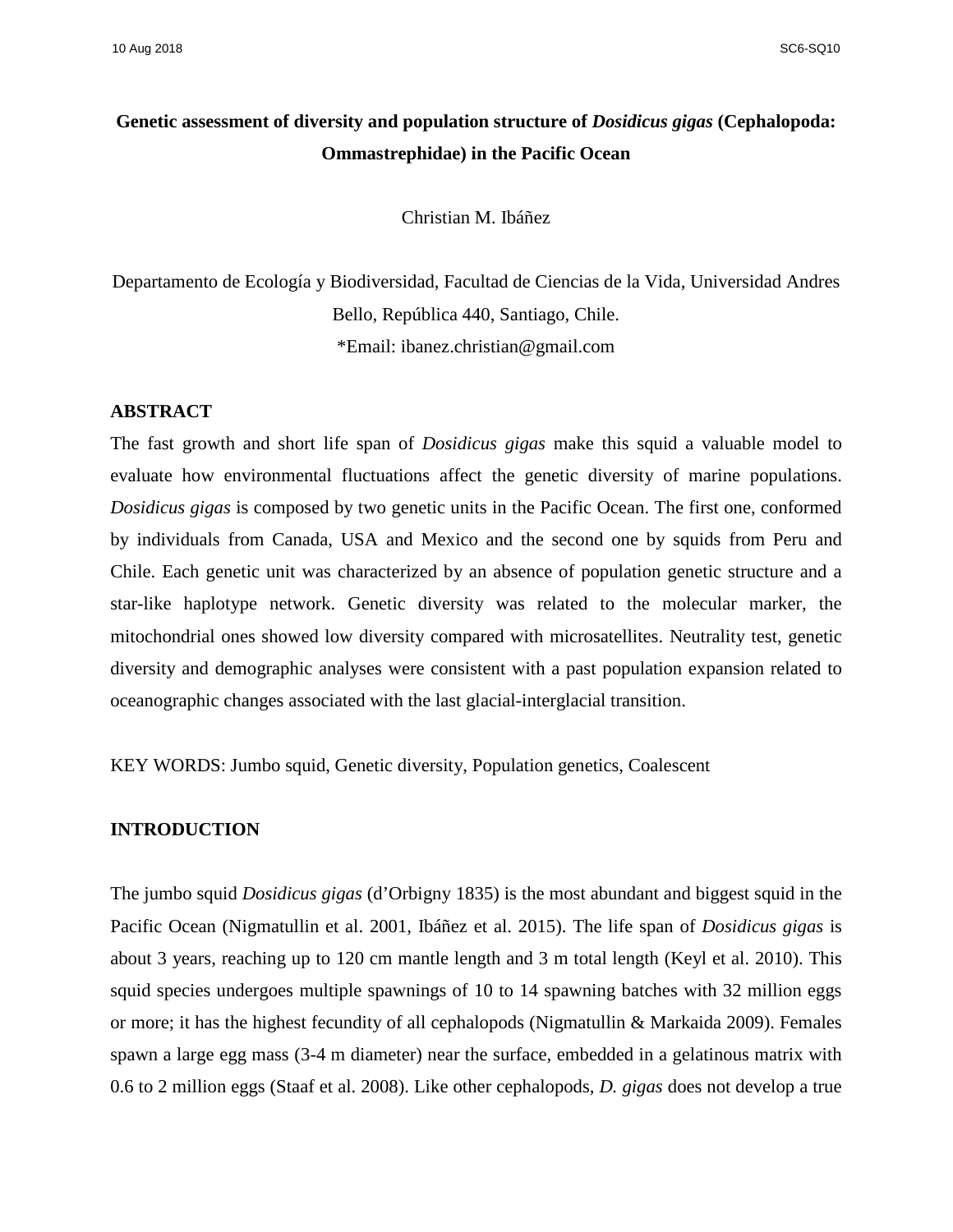10 Aug 2018 SC6-SQ10

larval phase but hatches after three to 10 days as a paralarva (Yatsu et al. 1999, Staaf et al. 2008), a life stage very similar to the subsequent adult stage.

*Dosidicus gigas* exhibits sporadic and short-term pulses in abundance related to environmental changes and recruitment patterns (e.g., ENSO) (Ichii et al. 2002, Waluda et al. 2006, Keyl et al. 2008, Zúñiga et al. 2008). Recently, after the 1997-98 ENSO event, *D. gigas* has experienced a range expansion in both hemispheres linked to an increasing abundance, related to expansion of the OMZ (Caddy & Rodhouse 1998, Zeidberg & Robinson 2007, Keyl et al. 2008, Bograd et al. 2008). Moreover, the removal of top predators may have promoted *D. gigas* population increase by relaxing competition for their shared prey species and may have reduced the mortality due to predation of juvenile squids (Zeidberg & Robinson 2007).

Genetic studies on jumbo squid revealed an absence of structuring at small distances (< 5000 km) and isolation at larger distances (> 5000 km) along Pacific Ocean (see review in Ibáñez et al. 2015). This pattern has been associated to their biological characteristics (e.g., horizontal migrations, dispersive egg masses and paralarvae) (Ibáñez et al. 2011).

This report is based on an exhaustive review of all literature available in relation to genetics studies of jumbo squids. This review is divided on: a) molecular markers, b) genetic diversity, c) population structure and d) demographic history.

#### **Molecular markers**

Most genetic studies in jumbo squid used mitochondrial DNA (Table 1). Among the different genes used, Cytochrome oxidase I (COI) is the more frequent, followed by Cytochrome b (Cyt b) and NADH dehydrogenase subunit 2 (ND2). Mitochondrial genes are important to coalescent inference since they have female heredity. For this reason, are useful to infer the Most Common Recent Ancestor (MCRA), expansion dates and divergence between lineages.

Molecular markers of high resolution like microsatellites and Single Nucleotide Polymorphisms (SNPs) are useful for recent changes in Effective population size (Ne) and population structuring. In jumbo squid only a few microsatellites have been used and resulted in similar evidence for population structure in South Pacific (Sánchez et al. 2016).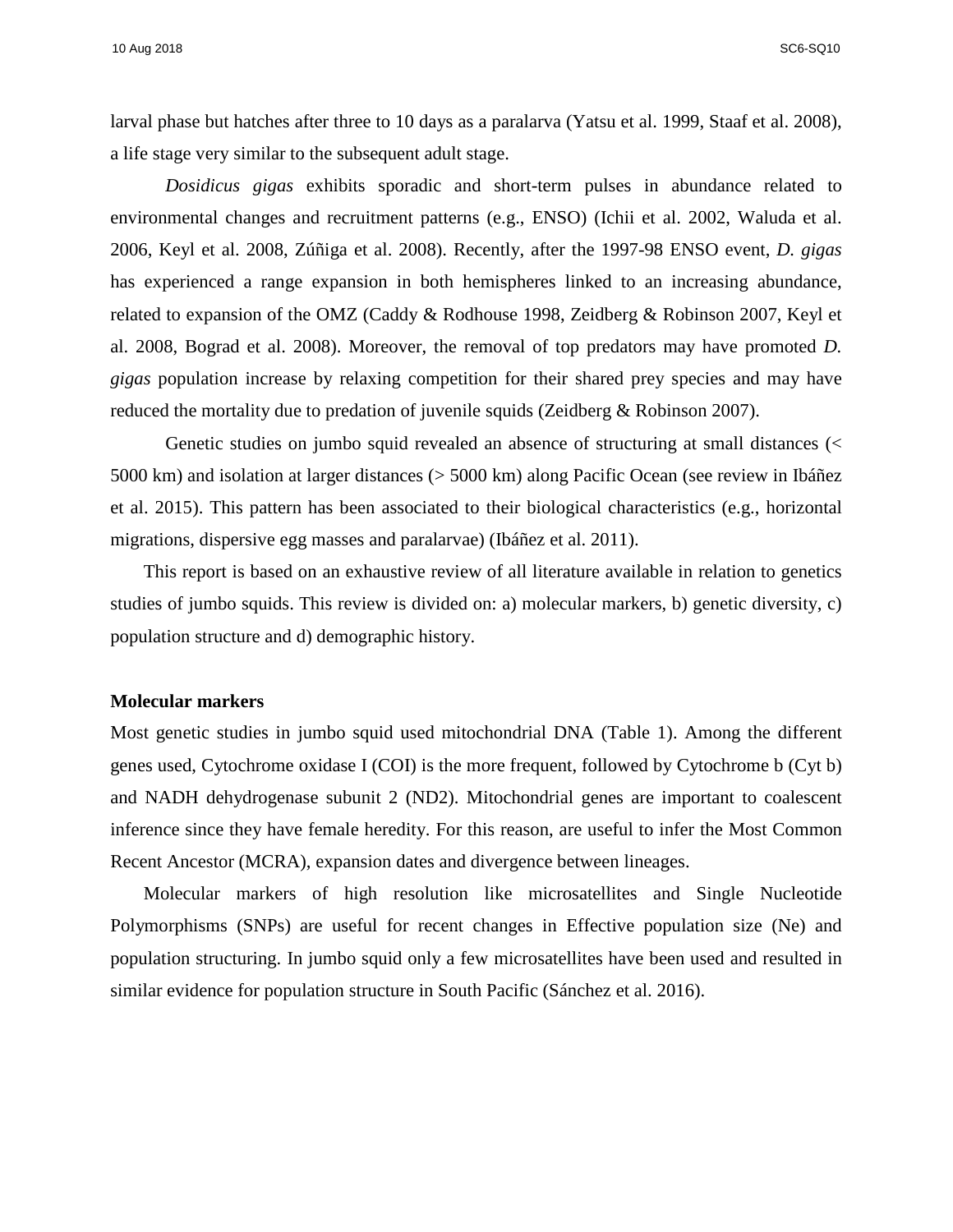#### **Genetic diversity**

Thus far all studies conducted are consistent in the sense that low overall genetic diversity was found (Table 1), giving evidence to suggest that there has been a demographic expansion between the last glacial period and the present interglacial (Sandoval-Castellanos et al., 2010; Ibáñez et al., 2011).

#### **Population structure**

Studies at the intra-specific level suggest that there are two genetic units, one in the Northern Hemisphere (Mexico-USA) and the other in the Southern Hemisphere (Peru-Chile), which are explained by the isolation by distance model (Sandoval-Castellanos et al., 2007, 2010; Staaf et al., 2010). Some studies using the Cytochrome b mitochondrial gene (Cyt b) and RAPDs have found genetic differences between squids caught in Peru versus those caught in Chile (Sandoval-Castellanos et al., 2007, 2010). Conversely, using sequences of mitochondrial genes (COI, ND2) and microsatellites, there is evidence of high gene flow between populations in Chile and Peru (Ibáñez et al., 2011; Ibáñez & Poulin, 2014; Sánchez et al. 2016).

#### **Demographic history**

The historical fluctuations in the distribution range and population size of jumbo squid populations may be related to historical variation in productivity along the Pacific Ocean (Ibáñez et al., 2011; Ibáñez & Poulin, 2014). The divergence of the northern and southern populations of *D. gigas* along the Pacific coast is estimated to have been 39,000 years ago (Staaf et al., 2010). Demographic coalescent analyses indicated that southern population growth initiated approximately 25,000 years ago (Ibáñez et al. 2011, Ibáñez & Poulin 2014).

#### **DISCUSSION**

### **Population structure**

Most of reviewed studied suggest that *Dosidicus gigas* consists of two populations corresponding to northern (Canada, USA and Mexico) and southern (Peru and Chile) hemispheres (Sandoval-Castellanos et al. 2007, 2010, Staaf et al. 2010). In both hemispheres each population have high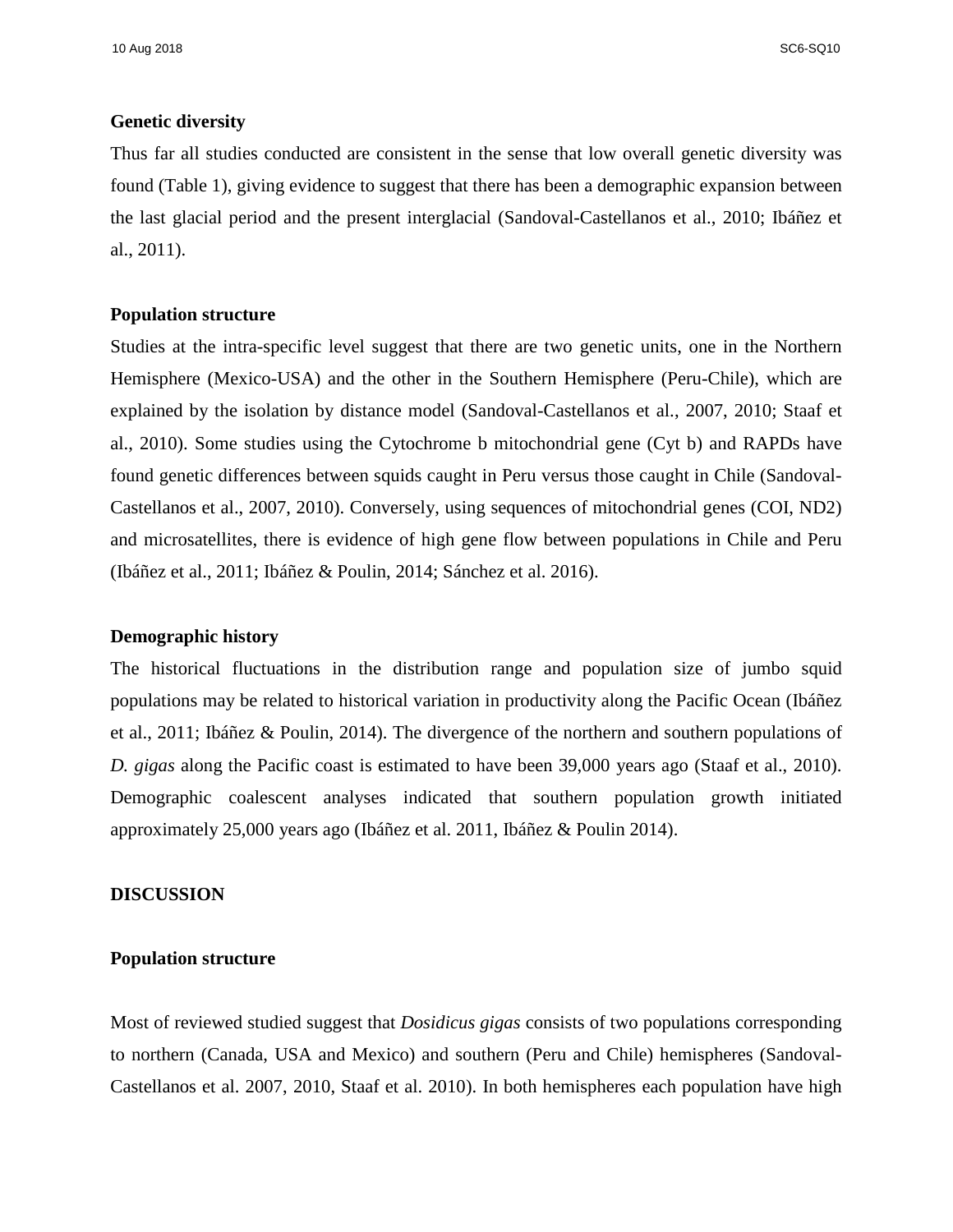10 Aug 2018 SC6-SQ10

gene flow along their distribution. This absence of genetic structure inside each hemisphere is consistent with the life history of these species, especially with their high dispersal or migration capacities (long-lived planktotrophic larvae or migratory behavior). In the case of *D. gigas*, extensive seasonal active migrations up to 1,000 kilometers have been related to active feeding, migration and maturation (Nesis 1970, Nigmatullin et al. 2001, Ibáñez & Cubillos 2007, Keyl et al. 2008, Ibáñez et al. 2015). These squids can move at a speed of eight to 30 kilometers per day during their migrations, moving up to 200 km in seven days (Markaida et al. 2005, Gilly et al. 2006b). Furthermore, passive migrations of pelagic egg masses and paralarvae may contribute to high gene flow and long-distance dispersal along its distribution range.

#### **Demographic history**

Theoretically, a very large population size should maintain high levels of genetic variability because genetic drift is low and the rate of accumulation of mutations is high. Even though *D. gigas* has a very large population size, it exhibits low diversity of the mtDNA (Sandoval-Castellanos et al. 2010, Ibáñez et al. 2011). In addition to low haplotype diversity, *D. gigas* shows a star-like network characterized by very short branches as well as a marked L-shaped distribution of pairwise differences (Sandoval-Castellanos et al. 2010, Ibáñez et al. 2011). These results, together with the low diversity of nucDNA (RAPDs, microsatellites) support the scenario of a recent demographic expansion over the selective sweep hypothesis around 25,000 years ago. The estimated time of population growth coincides roughly with the rise in sea surface temperature and the reorganization of the OMZ in the last 30,000 years (Beaufort et al. 2001, Feldberg & Mix 2003, Kaiser et al. 2005, Montecino & Lange 2009) probably associated with the glacial-interglacial transition and may have been coupled with a latitudinal range expansion when the environmental conditions became more favorable for this species. The similarity in the genetic diversity pattern in both hemispheres may reflect a global impact of climatic changes in both HCS and CCS related to glacial and interglacial episodes (Herbert et al. 2001, Montecino & Lange 2009). However, such events should have affected both systems separately, generating regional population increases that could explain the shape of the global network shown by Sandoval-Castellanos et al. (2010) compared with Ibáñez et al. (2011).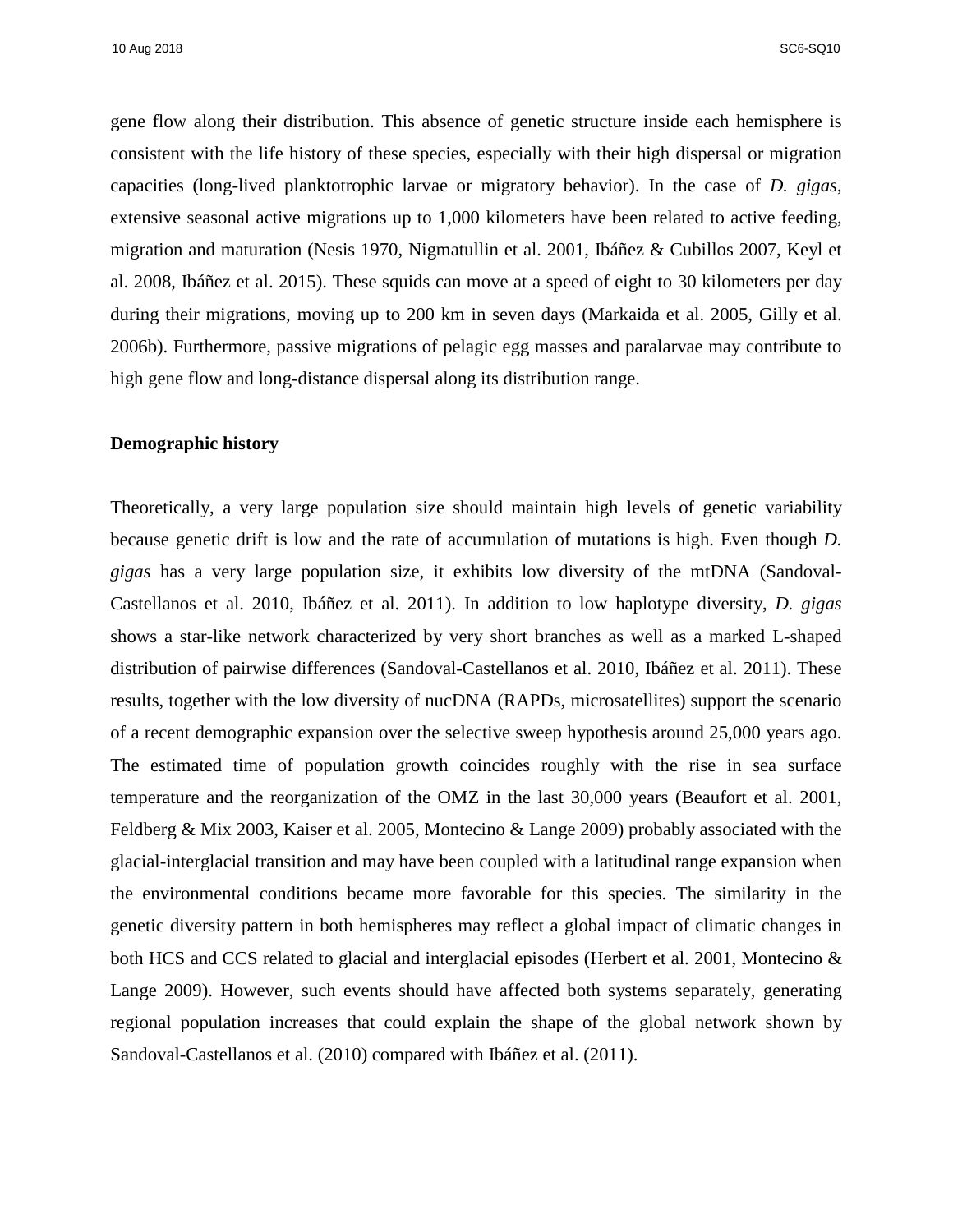#### **LITERATURE CITED**

- Anderson CIH, Rodhouse PG (2001) Life cycles, oceanography and variability: ommastrephid squid in variable oceanographic environments. Fish Res 54:133-143
- Beaufort L, de Garidel-Thoron T, Mix AC, Pisias NG (2001) ENSO-like Forcing on Oceanic Primary Production During the Late Pleistocene. Science 293:2440-2444
- Bograd SJ, Castro CG, Di Lorenzo E, Palacios DM, Bailey H, Gilly W, Chavez FP (2008) Oxygen declines and the shoaling of the hypoxic boundary in the California Current. Geophy Res Let 35:L12607
- Boyle PR, Boletzky SV (1996) Cephalopod populations: definition and dynamics. Phil Trans R Soc Lon B 351:985-1002
- Boyle PR, Rodhouse PG (2005) Cephalopods: ecology and fisheries. Blackwell Science Ltd, Oxford
- Caddy JF, Rodhouse PG (1998) Cephalopod and groundfish landings: evidence for ecological change in global Fisheries?. Rev Fish Biol Fish 8:431-444
- Cannariato K, Kennett J (1999) Climatically related millenial-scale fluctuations in strength of California margin oxygen-minimum zone during the past 60 ky. Geology 27:975–978
- Fauvelot C, Bernardi G, Planes S (2003) Reductions in the mitochondrial DNA diversity of coral reef fish provide evidence of population bottlenecks resulting from Holocene sea-level change. Evolution 57:1571–1583
- Feldberg MJ, Mix AC (2003) Planktonic foraminifera, sea surface temperatures, and mechanisms of oceanic change in the Peru and south equatorial currents, 0–150 ka BP. Paleoceanography 18:1016-1029
- Gilly WF, Elliger CA, Salinas CA, Camarillo-Coop S, Bazzino G, Beman M (2006a) Spawning by jumbo squid *Dosidicus gigas* in San Pedro Mártir Basin, Gulf of California, Mexico. Mar Ecol Prog Ser 313:125-133
- Gilly WF, Markaida U, Baxter CH, Block BA, Boustany A, Zeidberg L, Reisenbichler K, Robinson B, Bazzino G, Salinas C (2006b) Vertical and horizontal migrations by the squid *Dosidicus gigas* revealed by electronic tagging. Mar Ecol Prog Ser 324:1-17
- Hebbeln D, Marchant M, Wefer G (2002) Paleoproductivity in the southern Peru-Chile Current through the last 33 000 yr. Mar Geol 186:487-504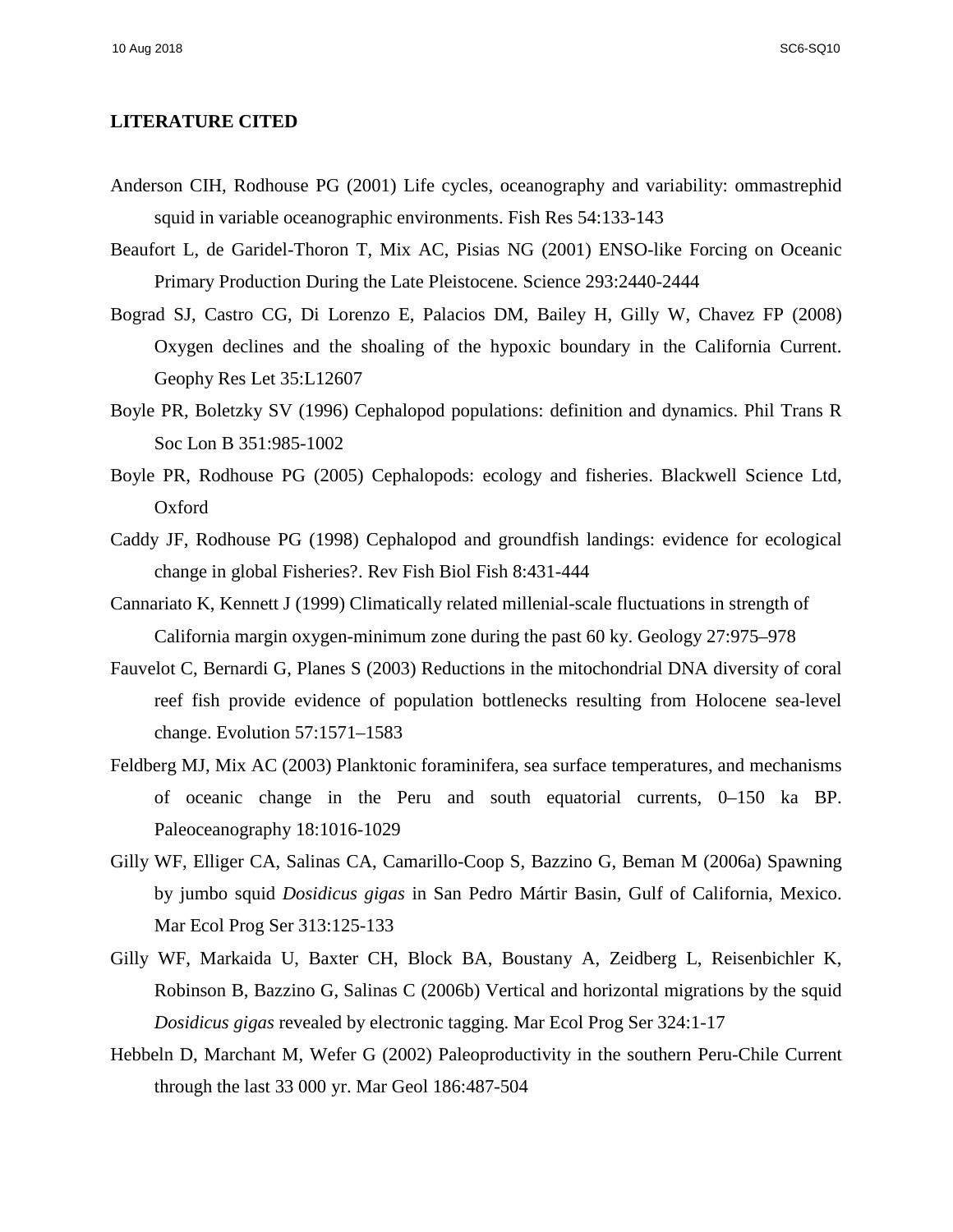- Herbert TD, Schuffert JD, Andreasen D, Heusser L, Lyle M, Mix A, Ravelo AC, Stott LD, Herguera JC (2001) Collapse of the California Current during glacial maxima linked to climate change on land. Science 293:71-76
- Hewitt GM (2004) Genetic consequences of climatic oscillations in the Quaternary. Phil Trans R Soc B 359:183–195
- Ibáñez CM, Cubillos LA (2007) Seasonal variation in the length structure and reproductive condition of the jumbo squid *Dosidicus gigas* (d'Orbigny, 1835) off central-south Chile. Sci Mar 71:123-128
- Ibáñez, C. M., & Poulin, E. (2016). Genetic structure and diversity of squids with contrasting life histories in the Humboldt Current System. Hidrobiologica, 24(1), 1-10.
- Ibáñez, C. M., Cubillos, L. A., Tafur, R., Argüelles, J., Yamashiro, C., & Poulin, E. (2011). Genetic diversity and demographic history of *Dosidicus gigas* (Cephalopoda: Ommastrephidae) in the Humboldt Current System. Marine Ecology Progress Series, 431, 163-171.
- Ibáñez, C. M., Sepúlveda, R. D., Ulloa, P., Keyl, F., & Pardo-Gandarillas, M. C. (2015). The biology and ecology of the jumbo squid *Dosidicus gigas* (Cephalopoda) in Chilean waters: a review.
- Kaiser J, Lamy F, Hebbeln D (2005) A 70-kyr sea surface temperature record off southern Chile (Ocean Drilling Program Site 1233). Paleoceanography 20: PA4009
- Keyl F, Argüelles J, Mariátegui L, Tafur R, Wolff M, Yamashiro C (2008) A hypothesis on range expansion and spatio-temporal shifts in size-at-maturity of jumbo squid (*Dosidicus gigas*) in the eastern Pacific Ocean. CalCOFI Rep 49:119-128
- Keyl F, Argüelles J, Tafur R (2010) Interannual variability in size structure, age, and growth of jumbo squid (*Dosidicus gigas*) assessed by modal progression analysis. ICES J Mar Sci *doi:10.1093/icesjms/fsq167*
- Markaida U, Rosenthal JJC, Gilly WF (2005) Tagging studies on the jumbo squid (*Dosidicus gigas*) in the Gulf of California, Mexico. Fish Bull 103:219-226
- Molina-Cruz A, Herguera JC (2002) Paleoceanographic evolution of backwater in the Nazca region, southeastern Pacific, during late Pleistocene. Rev Mex Cienc Geol 19:252-259
- Montecino V, Lange CB (2009) The Humboldt Current System: ecosystem components and processes, fisheries, and sediment studies. Prog Ocean 83:65-79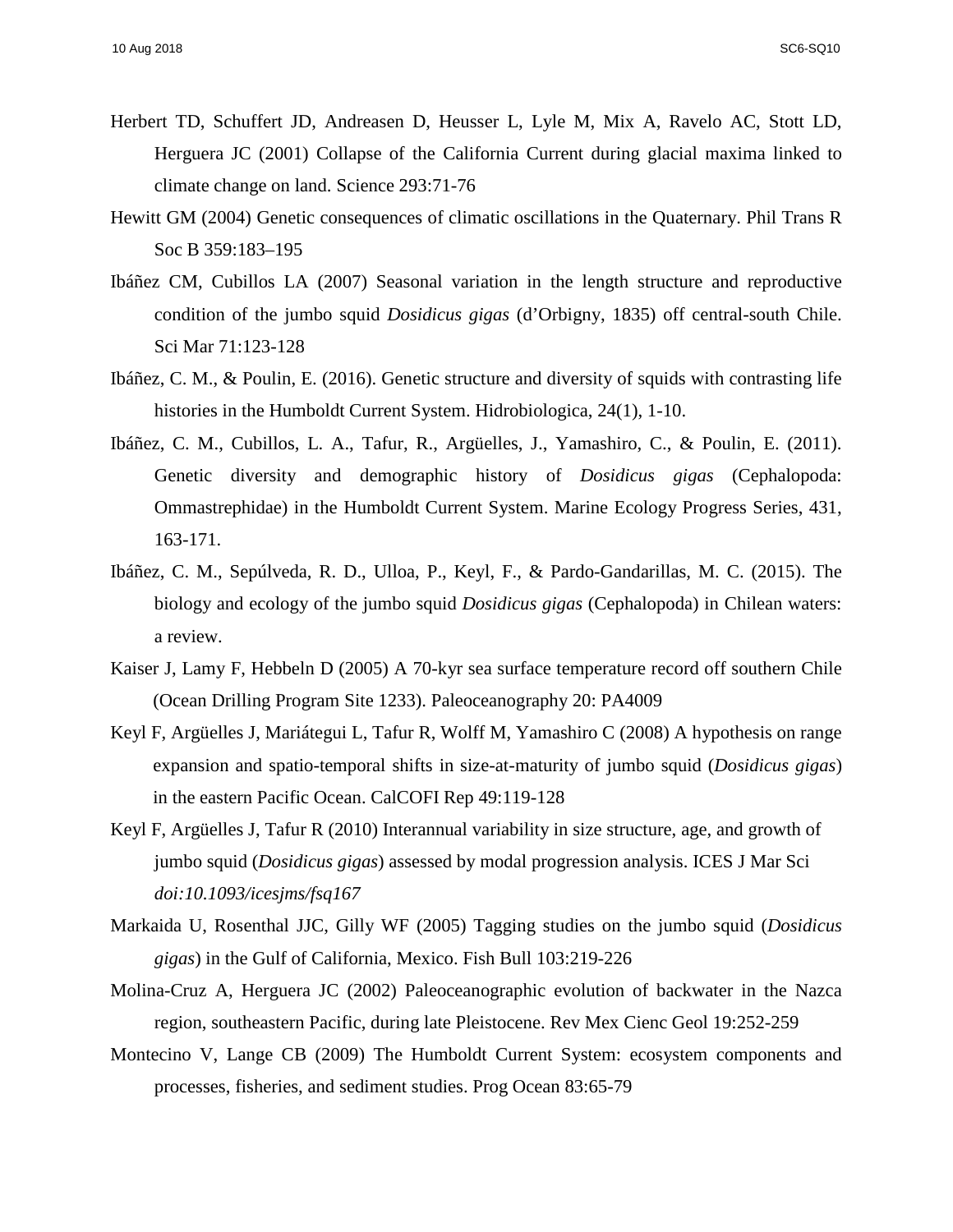- Montecino V, Strub PT, Chavez FP, Thomas AC, Tarazona J, Baumgartner T (2005) Chapter 10 Bio-physical interactions off western South America (6,E). In: Robinson AR, Brink KH (eds) The Sea. Cambridge: Harvard University Press
- Nesis KN (1970) The biology of the giant squid of Peru and Chile, *Dosidicus gigas*. Okeanology 10:140-152
- Nigmatullin ChM, Nesis KN, Arkhipkin AI (2001) A review of the biology of the jumbo squid *Dosidicus gigas* (Cepahlopoda: Ommastrephidae). Fish Res 54:9-19
- Nigmatullin ChM, Markaida U (2009) Oocyte development, fecundity and spawning strategy of large sized jumbo squid *Dosidicus gigas* (Oegopsida:Ommastrephinae). J Mar Biol Ass UK 89:789–801
- Roper CFE, Sweeney MJ, Nauen CE (1984) Cephalopods of the world. An annotated and illustrated catalogue of species of interest to fisheries. FAO Fish Syn 125(3) 277 pp
- Sanchez, G., Tomano, S., Yamashiro, C., Fujita, R., Wakabayashi, T., Sakai, M., & Umino, T. (2016). Population genetics of the jumbo squid Dosidicus gigas (Cephalopoda: Ommastrephidae) in the northern Humboldt Current system based on mitochondrial and microsatellite DNA markers. Fisheries research, 175, 1-9.
- Sandoval-Castellanos E, Uribe-Alcocer M, Díaz-Jaimes P (2007) Population genetic structure of jumbo squid (*Dosidicus gigas*) evaluated by RAPD analysis. Fish Res 83:113–118
- Sandoval-Castellanos E, Uribe-Alcocer M, Díaz-Jaimes P (2010) Population genetic structure of the Humboldt squid (*Dosidicus gigas* d'Orbigny, 1835) inferred by mitochondrial DNA analysis. J Exp Mar Biol Ecol 385:73–78
- Semmens JM, Pecl GT, Gillanders BM, Waluda CM, Shea EK, Jouffre D, Ichii T, Zumholz K, Katugin ON, Leporati SC, Shaw PW (2007) Approaches to resolving cephalopod movement and migration patterns. Rev Fish Biol Fish 17:401–423
- Staaf DJ, Camarillo-Coop S, Haddock HD, Nyack AC, Payne J, Salinas-Zavala CA, Seibel BA, Trueblood Ll, Widmer Ch, Gilly WF (2008) Natural egg mass deposition by the Humboldt squid (*Dosidicus gigas*) in the Gulf of California and characteristics of hatchlings and paralarvae. J Mar Biol Ass UK 88:759-770
- Stenseth NC, Mysterud A, Ottersen G, Hurrell JW, Chan K-S, Lima M (2002) Ecological effects of climate fluctuations*.* Science 297:1292–1296